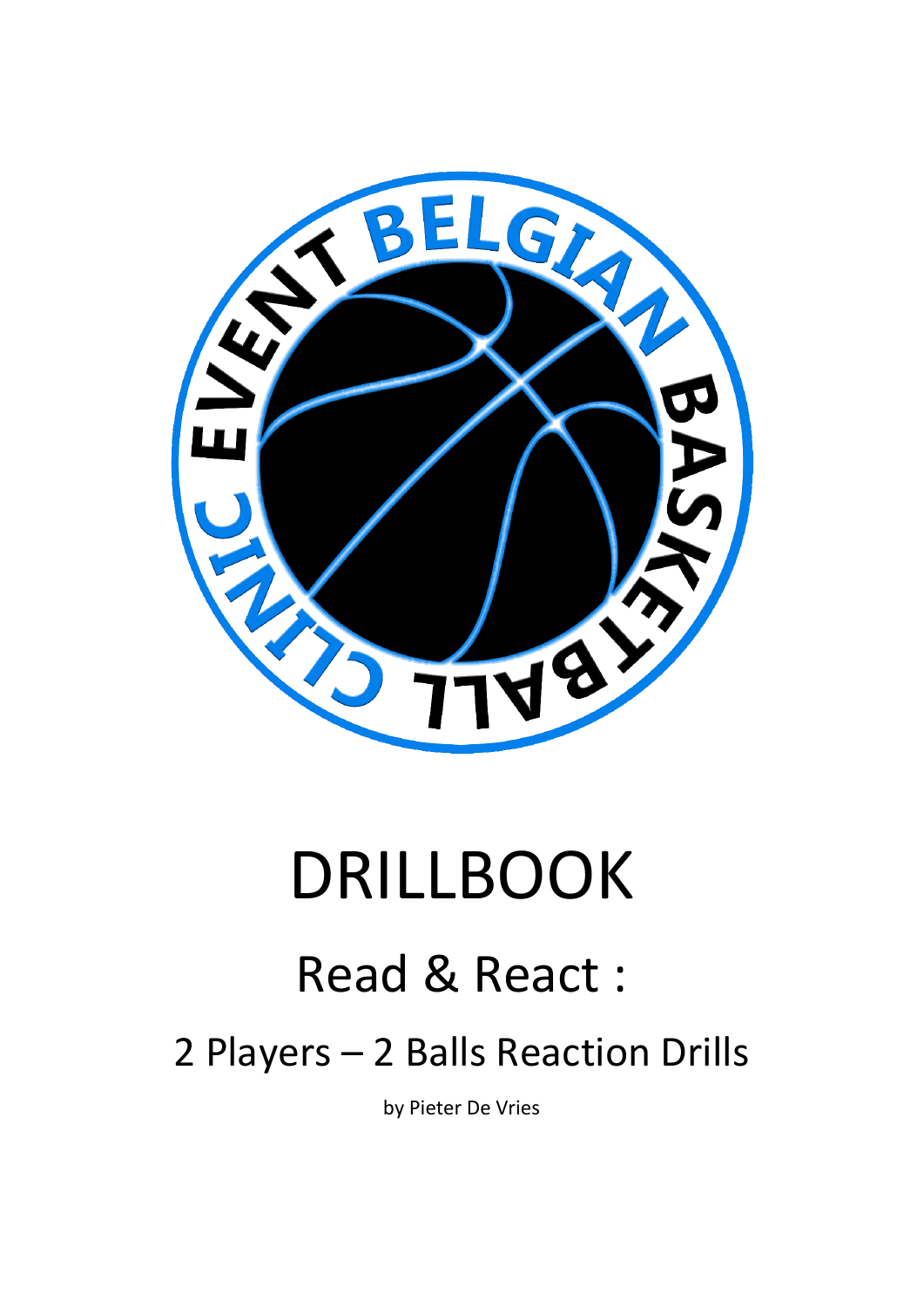

Table of Contents

| $\mathbf 1$ .                 | First Action: Pass & Cut |                                           | $\overline{2}$ |
|-------------------------------|--------------------------|-------------------------------------------|----------------|
|                               | 1.1                      | <b>PASS &amp; CUT</b>                     | 2              |
|                               | 1.2                      | PASS & CUT + DRIBBLE DRIVE + CIRCLE MOVE  | 3              |
|                               | 1.3                      | PASS & CUT + DRIBBLE DRIVE + POST SLIDE   | $\overline{4}$ |
| Firt Action: Dribble At<br>2. |                          |                                           | 5              |
|                               | 2.1                      | DRIBBLE AT + DRIBBLE DRIVE + CIRCLE MOVE  | 5              |
|                               | 2.2                      | DRIBBLE AT x 3                            | 6              |
| 3.                            |                          | First Action: Dribble Drive & Circle Move | $\overline{7}$ |
|                               | 3.1                      | <b>CIRCLE MOVE</b>                        | $\overline{7}$ |
|                               | 3.2                      | <b>CIRCLE MOVE 2</b>                      | 8              |
|                               | 3.3                      | <b>CIRCLE MOVE + POST SLIDE</b>           | 9              |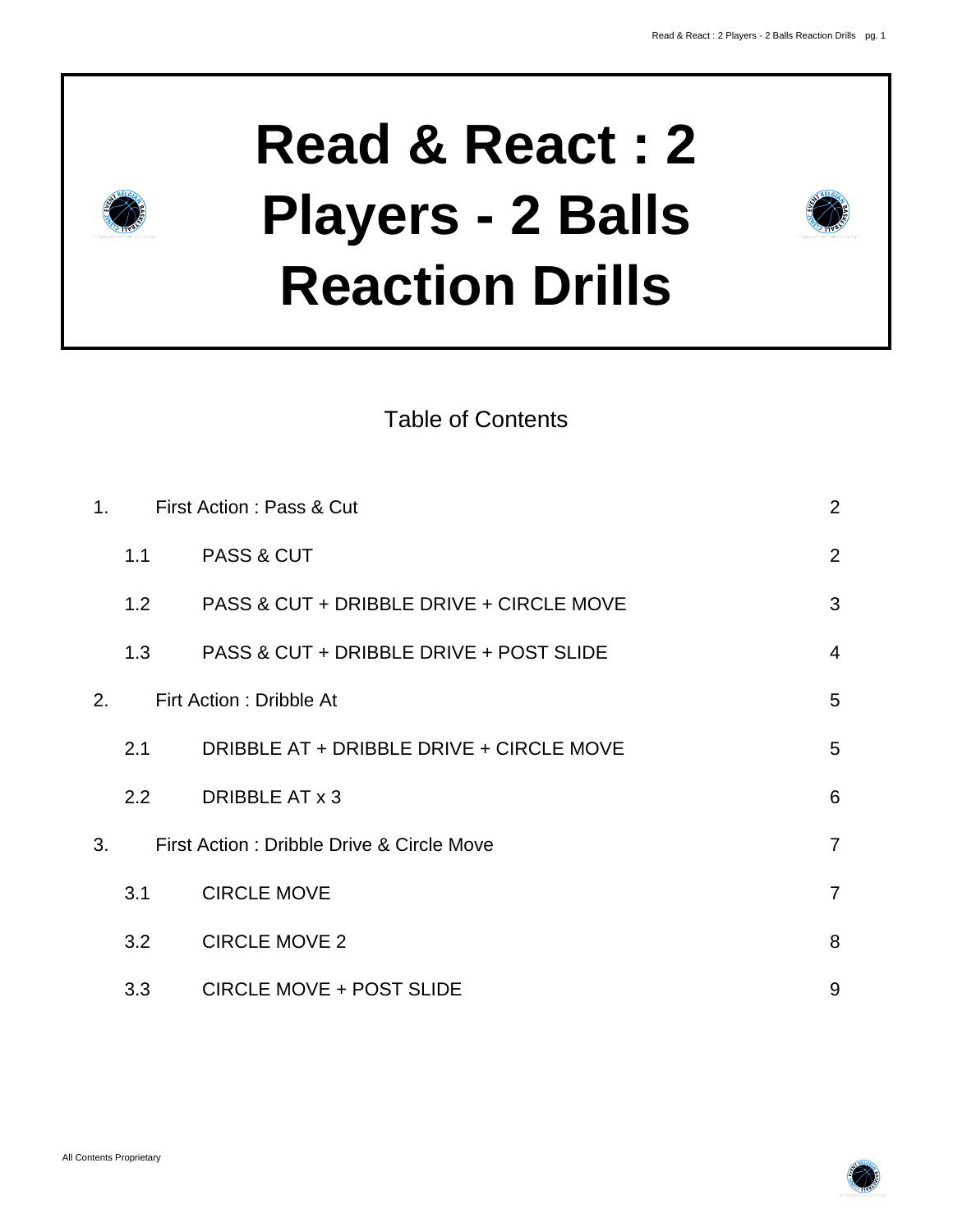PASS & CUT



Player 1 starts with a 2 ball stationary power dribble. He then gives the 1 hand pass to player 2.

PASS & CUT



Player 2 puts the ball on the ground/chair.

Player 1 Passes to 2 and Cuts to the basket

## PASS & CUT



Player 1 Fills the empty spot in the corner. Player 2 Passes to 1 for the shot and Cuts to the basket.

#### PASS & CUT



Player 1 , sprints to the 2nd ball, gets in a 3T position . Player 2 Fills the empty spot at the top.

Player 1 Passes and cuts. Player 2 gives the pass inside to 1 for the finish.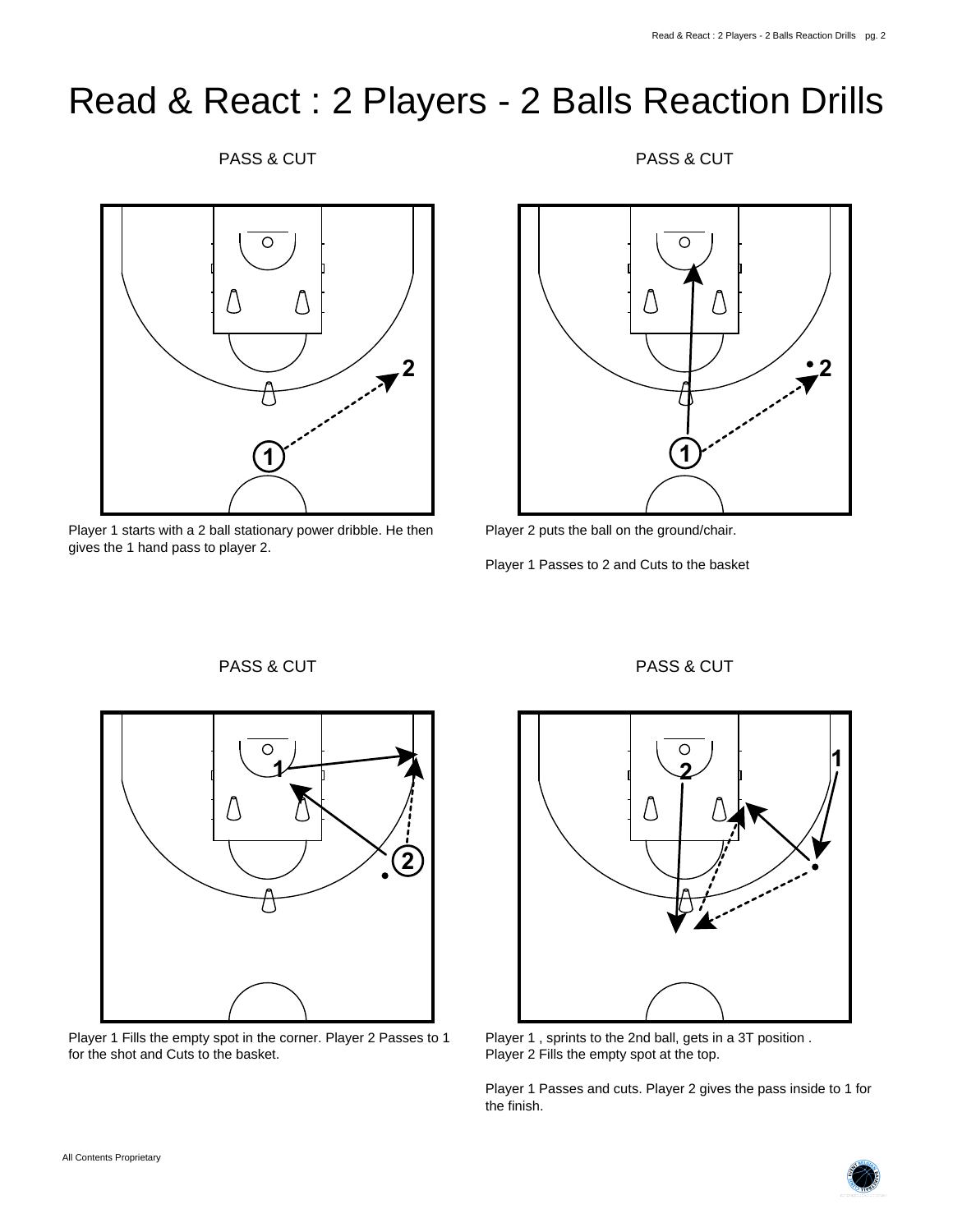PASS & CUT + DRIBBLE DRIVE + CIRCLE MOVE

 $\circ$ **2 1**

Player 1 starts with a 2 ball stationary power dribble. He then gives the 1 hand pass to player 2.

PASS & CUT + DRIBBLE DRIVE + CIRCLE MOVE



Player 2 puts the ball on the ground/chair.

Player 1 Passes to 2 and Cuts to the basket and Fills the empty spot in the opposite corner.

## PASS & CUT + DRIBBLE DRIVE + CIRCLE MOVE



Player 2 Dribble Drives elbow and finishes with a pro hop or euro step.

Player 1 Cricle Moves to the next spot.

PASS & CUT + DRIBBLE DRIVE + CIRCLE MOVE



Player 2 , sprints to the 2nd ball, gets in a 3T position and Dribble Drives baseline/elbow, finishing with :

- jump shot

- floater

Player 1 Circle Moves.

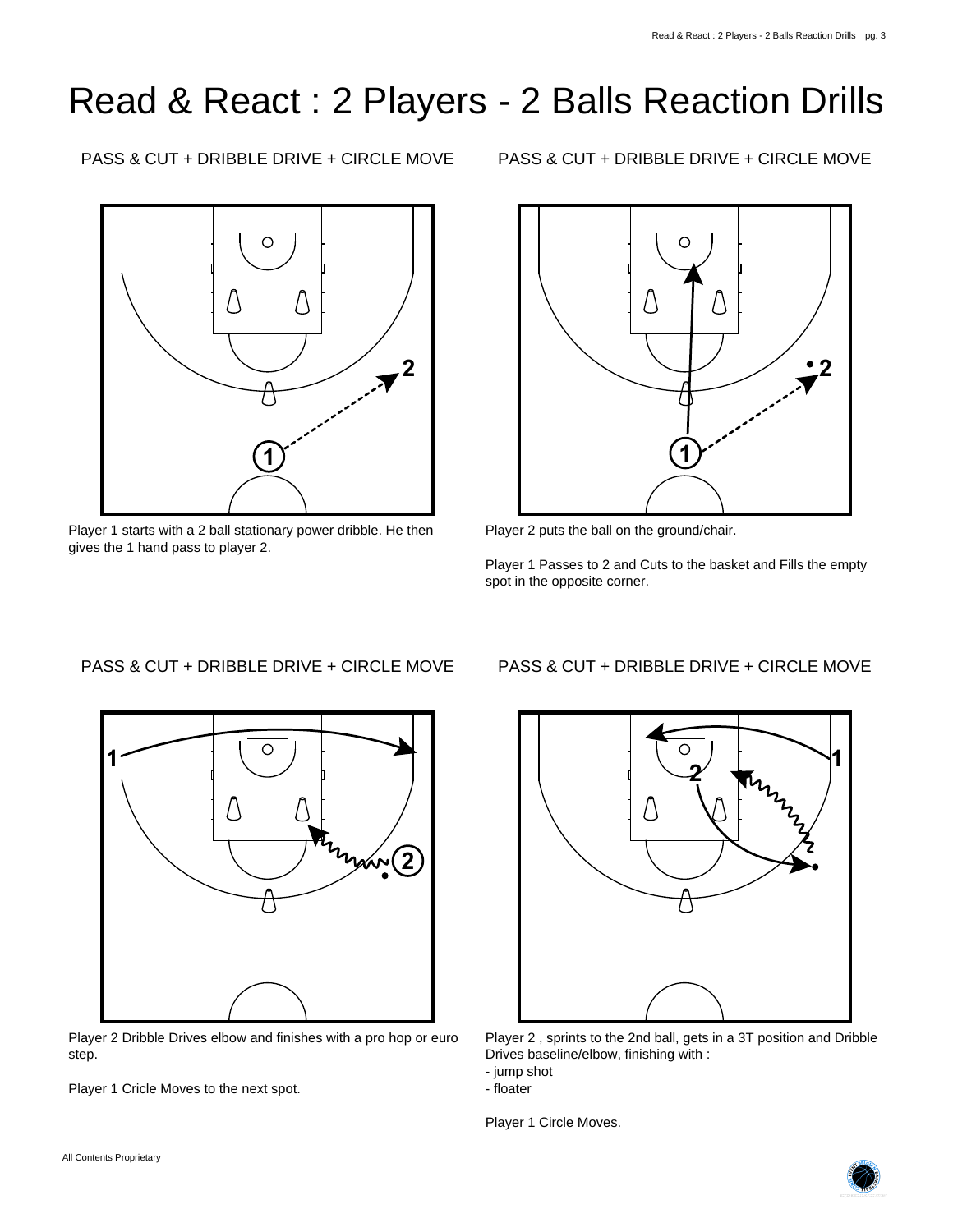PASS & CUT + DRIBBLE DRIVE + POST SLIDE



Player 1 starts with a 2 ball stationary power dribble. He then gives the 1 hand pass to player 2.

PASS & CUT + DRIBBLE DRIVE + POST SLIDE



Player 2 puts the ball on the ground/chair.

Player 1 Passes to 2 and Cuts to the basket

## PASS & CUT + DRIBBLE DRIVE + POST SLIDE



Player 1 Fills the empty spot in the corner. Player 2 Passes to 1 for the shot and Cuts to the basket.

After the cut, player to posts up at the mid post

## PASS & CUT + DRIBBLE DRIVE + POST SLIDE



Player 1 , sprints to the 2nd ball, gets in a 3T position and Dribble Drives baseline/elbow, finishing with :

- jump shot

- floater

Player 2 Post Slides.

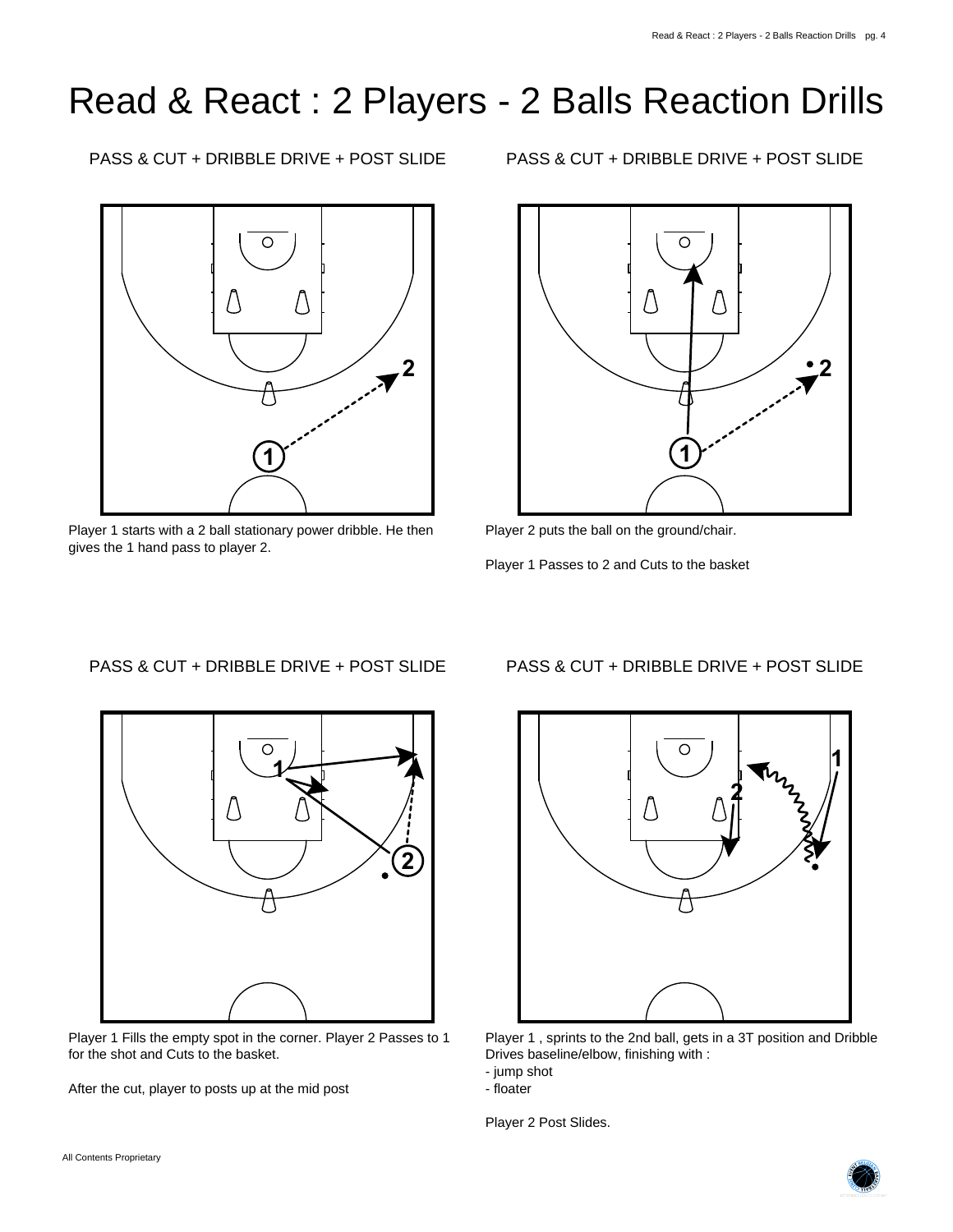DRIBBLE AT + DRIBBLE DRIVE + CIRCLE MOVE

 $\circ$  $\wedge$ **2 1**

Player 1 starts with a 2 ball stationary power dribble. He then gives the 1 hand pass to player 2.

DRIBBLE AT + DRIBBLE DRIVE + CIRCLE MOVE



Player 2 puts the ball on the ground/chair.

Player 1 Dribbles At's to Player 2 who Cuts to the basket and Fills the empty spot in the opposite corner.

## DRIBBLE AT + DRIBBLE DRIVE + CIRCLE MOVE



Player 1 Dribble Drives elbow. Player 2 Cricle Moves.

Player 1 dishes the pass to the Cutter for the inside finish.

## DRIBBLE AT + DRIBBLE DRIVE + CIRCLE MOVE

![](_page_5_Figure_14.jpeg)

Player 2 , sprints to the 2nd ball, gets in a 3T position and Dribble Drives elbow.

Player 1 Circle Moves to the corner spot for the shot.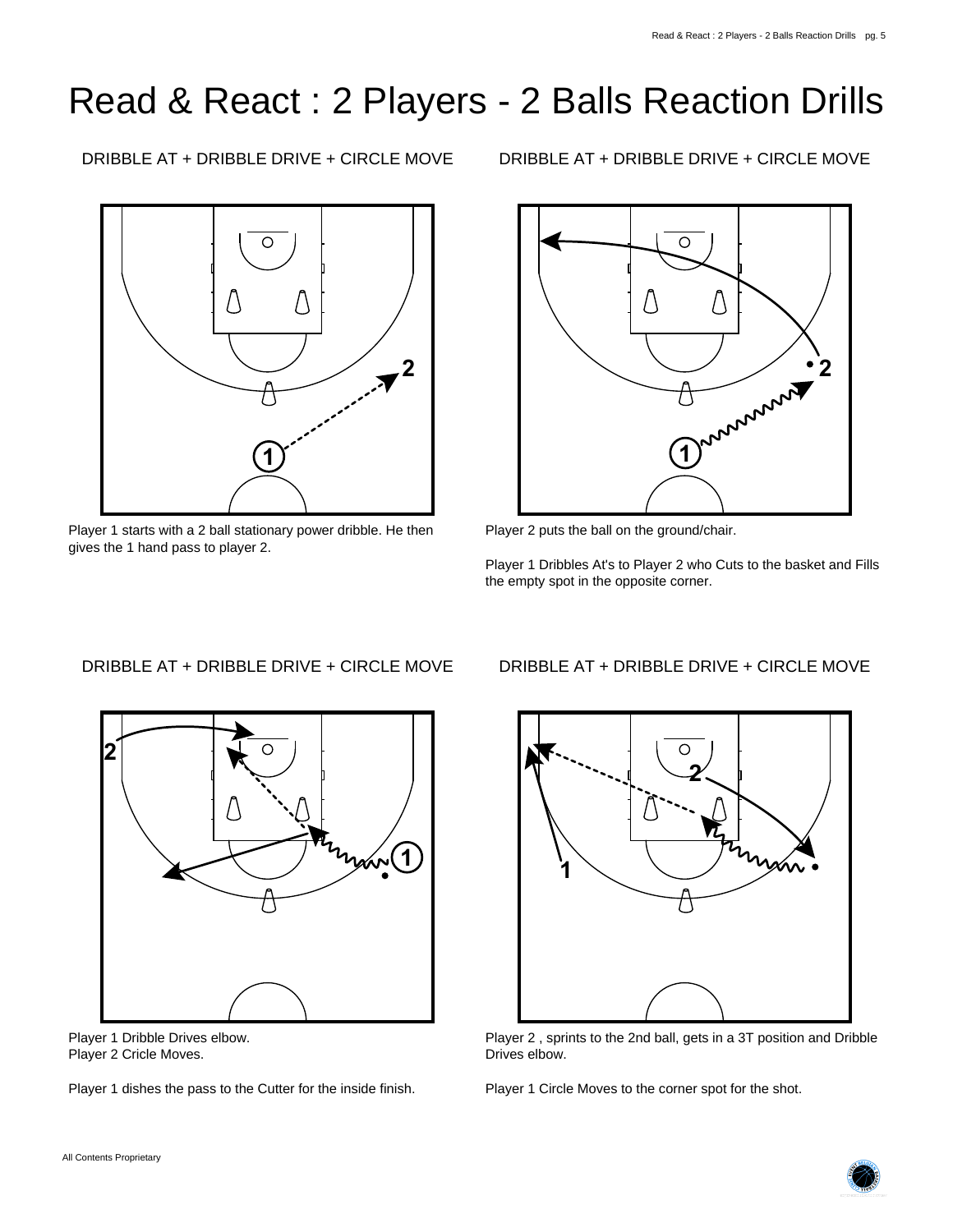DRIBBLE AT x 3

![](_page_6_Figure_3.jpeg)

Player 1 starts with a 2 ball stationary power dribble. He then gives the 1 hand pass to player 2.

DRIBBLE AT x 3

![](_page_6_Figure_6.jpeg)

Player 2 puts the ball on the ground/chair.

Player 1 Dribbles At's to opposite wing. Player 2 fills the empty spot at the top

## DRIBBLE AT x 3

![](_page_6_Figure_10.jpeg)

Player 1 reverse the ball with anDribbles At to the top. Player 2 back cuts and get's the pass for the inside finish

#### DRIBBLE AT x 3

![](_page_6_Figure_13.jpeg)

Player 2 sprints to the second ball at the perimeter. He dribble at's to the top. Player 1 basket cuts.

Player 2 turns to corner (slip streaming Player 1) for the shot.

![](_page_6_Picture_17.jpeg)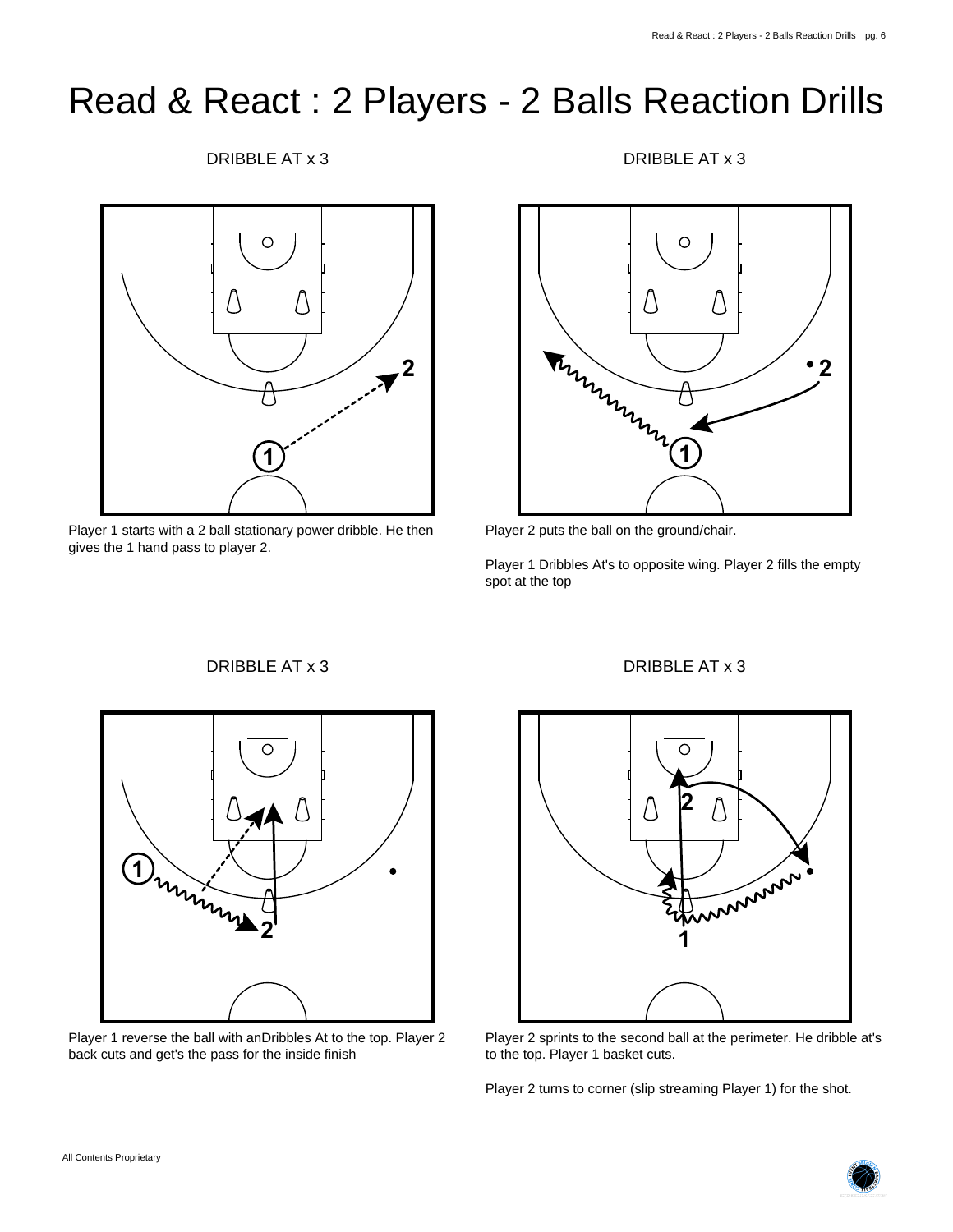#### CIRCLE MOVE

![](_page_7_Figure_3.jpeg)

Player 1 starts with a 2 ball stationary power dribble. He then gives the 1 hand pass to player 2 on the wing and attacks the first defender (cone) with a dribble.

CIRCLE MOVE

#### CIRCLE MOVE

![](_page_7_Figure_6.jpeg)

Player 2 puts the ball on the ground/chair.

Player 1 Dribble Drives right and finishes with : - lay -up - euro step - pro step - pro hop - jump shot

Player 2 Circle Moves to the corner spot

![](_page_7_Figure_10.jpeg)

Player 1 sprints to the second ball, using one of the cones as a screen

# O **2 1**

Player 1 gets in a 3T position and Dribbles Drives elbow or baseline, finishing with :

- jump shot

Player 2 Circle Moves

![](_page_7_Picture_18.jpeg)

#### CIRCLE MOVE

<sup>-</sup> floater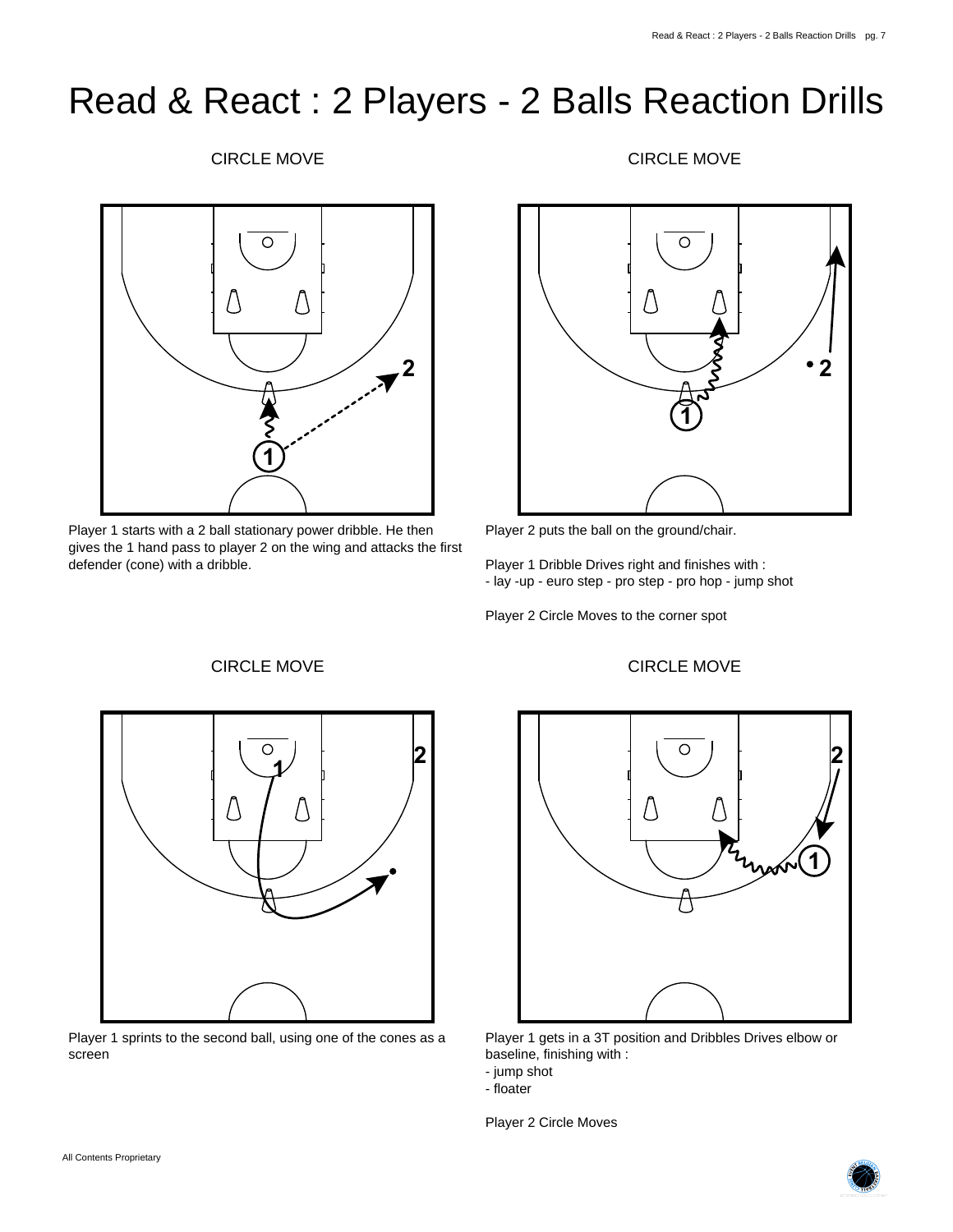#### CIRCLE MOVE 2

![](_page_8_Figure_3.jpeg)

Player 1 starts with a 2 ball stationary power dribble. He then gives the 1 hand pass to player 2 on the wing and attacks the first defender (cone) with a dribble.

CIRCLE MOVE 2

#### CIRCLE MOVE 2

![](_page_8_Figure_6.jpeg)

Player 2 puts the ball on the ground/chair.

Player 1 Dribble Drives right and finishes with : - lay -up - euro step - pro step - pro hop - jump shot

Player 2 Circle Moves to the Safety Valve

![](_page_8_Figure_10.jpeg)

Player 1 sprints to the second ball, using one of the cones as a screen

# O

CIRCLE MOVE 2

![](_page_8_Figure_13.jpeg)

Player 1 gets in a 3T position and Dribbles Drives elbow or baseline, finishing with :

Player 2 Circle Moves

<sup>-</sup> jump shot

<sup>-</sup> floater